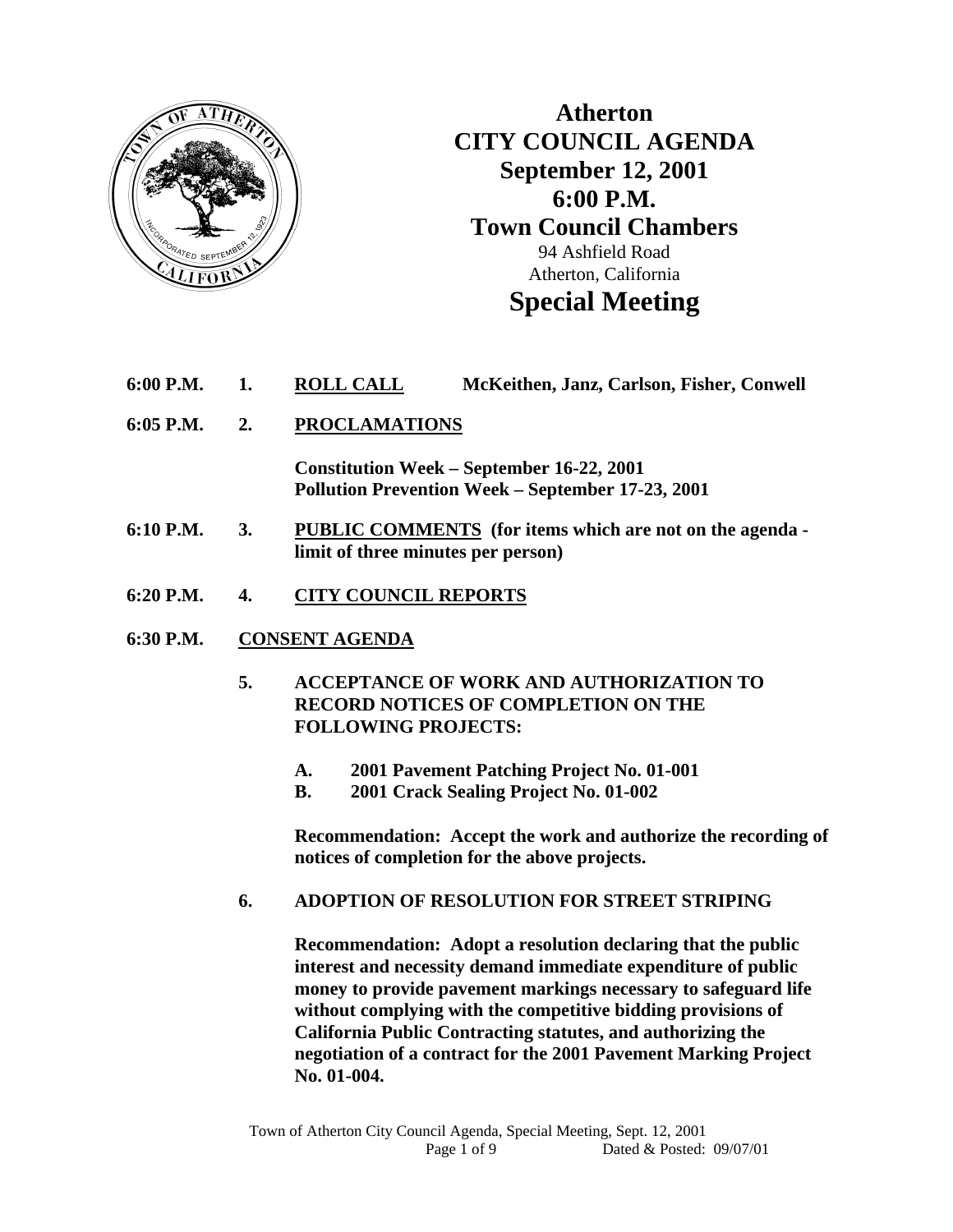#### **REGULAR AGENDA**

**6:35 P.M. 7. PRESENTATION OF PROPOSAL FOR THE POLICE DEPARTMENT COMMUNICATIONS CENTER REMODEL AND TOUR OF EXISTING CENTER BY CONSULTANT DAN WHITE** 

#### **7:30 P.M. CLOSED SESSION**

**8. CONFERENCE WITH LEGAL COUNSEL - EXISTING LITIGATION pursuant to Government Code Section 54956.9 (a)** 

**Town of Atherton v. Thomas E. Bacon Thomas E. Bacon v. Town of Atherton** 

#### **RECONVENE TO OPEN SESSION**

 **Report of action taken.** 

#### **ADJOURN**



*Please contact the City Clerk's Office at 650.752.0529 with any questions* 

Pursuant to the Americans with Disabilities Act, if you need special assistance in this meeting, please contact the City Clerk's Office at (650) 752-0529. Notification of 48 hours prior to the meeting will enable the City to make reasonable arrangements to ensure accessibility to this meeting. (29 CRF 35.104 ADA Title II)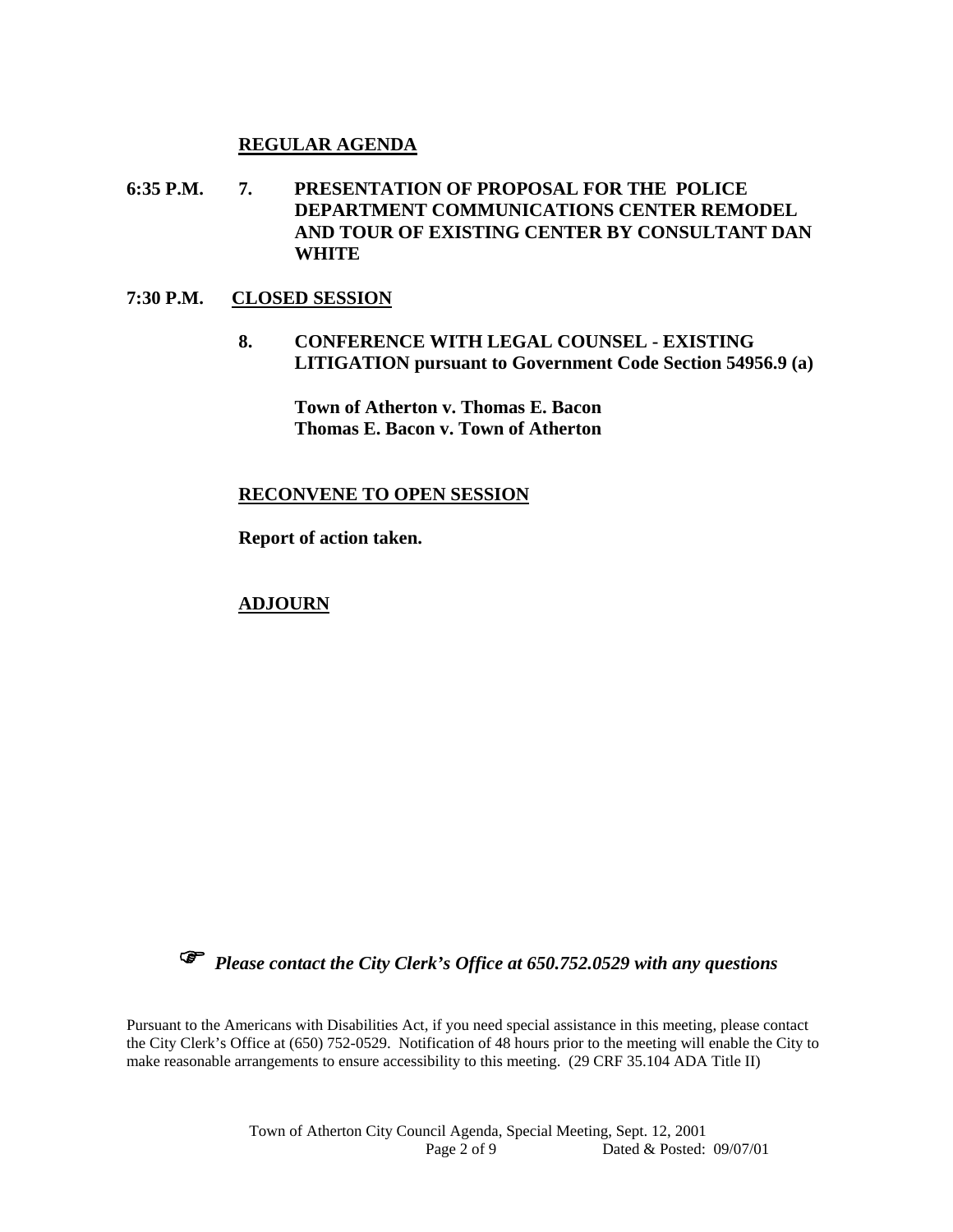**Item No. 5** 



# **Town of Atherton**

# **CITY COUNCIL STAFF REPORT**

### **TO: HONORABLE MAYOR AND CITY COUNCIL CITY MANAGER, JAMES ROBINSON**

- **FROM: CLIFF TEMPS, PUBLIC WORKS DIRECTOR**
- **DATE: FOR THE MEETING OF SEPTEMBER 12, 2001**
- **SUBJECT: ACCEPTANCE OF WORK AND AUTHORIZATION TO RECORD NOTICES OF COMPLETION – 2001 PAVEMENT PATCHING, PROJECT 01-001 AND 2001 CRACK SEALING, PROJECT 01-002**

# **RECOMMENDATION**

Pass a motion accepting work and authorizing recordation of notices of completion for the 2001 Pavement Patching and 2001 Crack Sealing projects.

# **INTRODUCTION**

The Council awarded contracts in May to G. Bartolotto Company for pavement patching, and in June, to Ruberized Crackfiller Sealant Company for crack sealing. The authorized contract amounts were \$275,000 and \$15,000 respectively. Work under both contracts has been completed.

# **ANALYSIS**

After the contracts for patching and crack sealing were awarded, staff formulated, and the Council approved a contract for micro-surfacing a number of Town streets. The bid for that project was lower than expected, and the Council authorized expanding the scope of microsurfacing work. The additional micro-surfacing included some streets that had not been included in the previously approved patching and sealing contracts. Because the bids for both of these projects represented exceptionally good prices, staff expanded their scopes to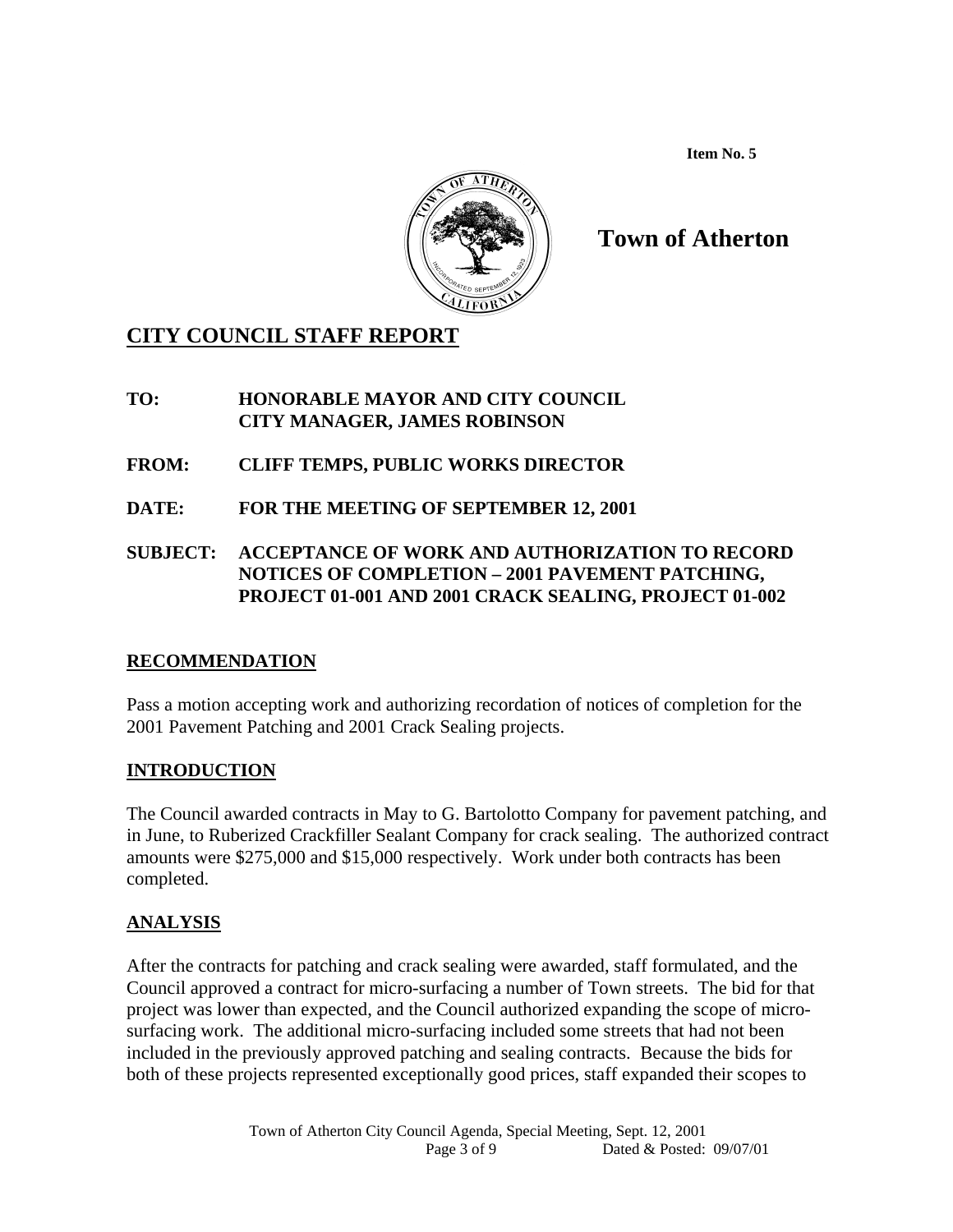include the streets added to the micro-surfacing list. This work would have otherwise been put out to contract next spring. The final contract amounts for patching and crack sealing were \$393,188.13 and \$17,000.00 respectively, for a total of \$410,188.13.

#### **FISCAL IMPACT**

Funding for these two projects and the yet to be done micro-surfacing, which is contracted for in the amount of \$131,336, was budgeted as follows:

| FY 2000/2001 Operating Budget                          | \$56,000  |
|--------------------------------------------------------|-----------|
| FY 2001/2002 Parcel Tax Street Patch, Seal and Overlay | 325,000   |
| FY 2001/2001 Gas Tax Street Patch, Seal and Overlay    | 234,000   |
|                                                        | \$615,000 |

After the micro-surfacing work is done, a balance of approximately \$73,200 will remain for additional patch, seal and overlay work. This work will probably be tacked on to one or more of the street reconstruction projects that are planned to go to bid later in the fiscal year.

#### **CONCLUSION:**

It is appropriate for the Council to accept the work and authorize recording Notices of Completion at this time.

Respectfully submitted:

Reviewed/Approved:

*/s/Cliff Temps /s/James Robinson*  Public Works Director City Manager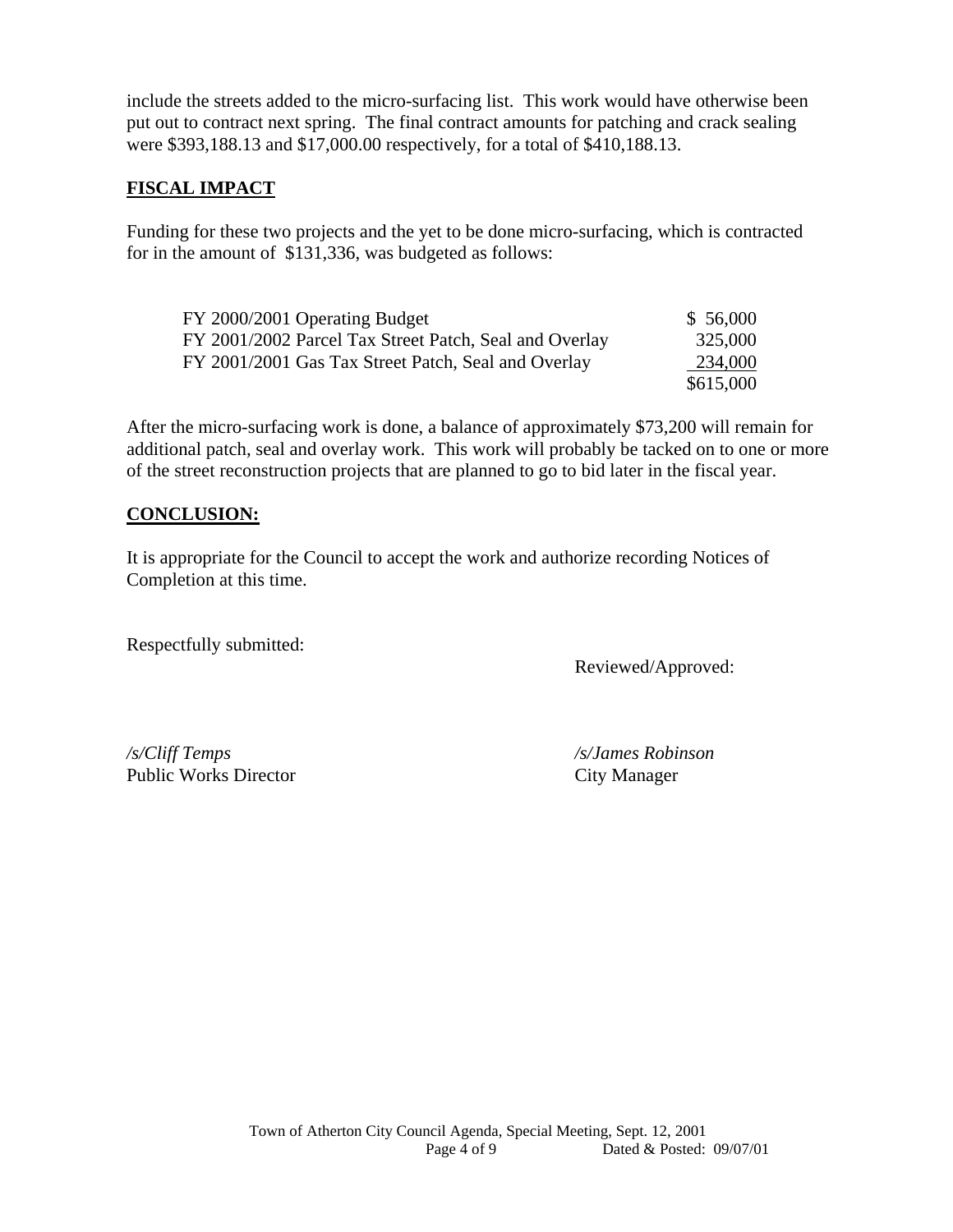#### Attachment

### LIST OF STREETS PATCHED SUMMER 2001

Heather Atherton Watkins Barry Fair Oaks Elena Stockbridge

Selby Valparaiso<br>Austin Walsh Walsh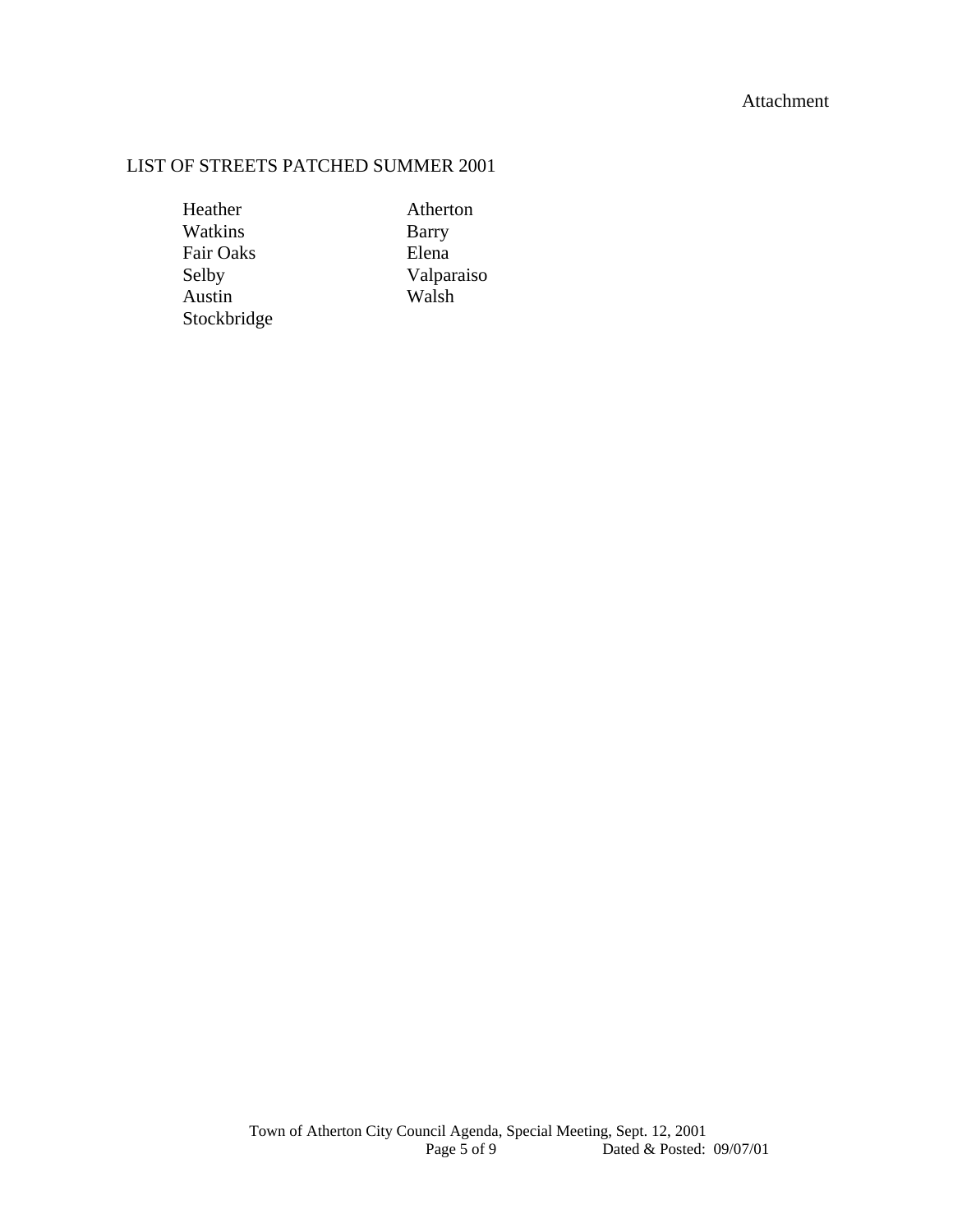**Item No. 6** 



# **CITY COUNCIL STAFF REPORT**

**TO: HONORABLE MAYOR AND CITY COUNCIL CITY MANAGER, JAMES ROBINSON** 

**FROM: CLIFF TEMPS, PUBLIC WORKS DIRECTOR** 

- **DATE: FOR THE MEETING OF SEPTEMBER 12, 2001**
- **SUBJECT: RESOLUTION DECLARING THAT THE PUBLIC INTEREST AND NECESSITY DEMAND IMMEDIATE EXPENDITURE OF PUBLIC MONEY TO PROVIDE PAVEMENT MARKINGS NECESSARY TO SAFEGUARD LIFE WITHOUT COMPLYING WITH THE COMPETITIVE BIDDING PROVISIONS OF CALIFORNIA PUBLIC CONTRACTING STATUTES AND AUTHORIZING NEGOTIATION OF CONTRACT FOR 2001 PAVEMENT MARKING, PROJECT 01-004**

### **RECOMMENDATION**

Pass a motion adopting a Resolution declaring that the public interest and necessity demand immediate expenditure of public money to provide pavement markings necessary to safeguard life without complying with the competitive bidding provisions of California public contracting statutes and authorizing negotiation of contract for 2001 Pavement Marking**,** Project 01-004. The striping will be funded from the Contractual Services line item in the current budget.

### **INTRODUCTION**

Staff put centerline and various other pavement marking work out to bid last month on a schedule that would have allowed for awarding the contract for the work at the September 12, 2001 special Council meeting and for the work to follow immediately after the completion of micro-surfacing. Announcements were sent to more than thirty striping contractors in the Bay Area and to San Mateo and Santa Clara County Builder's Exchange plan rooms. Only two contractors took out plans and none submitted bids. A table is attached showing the work that was included in the bid documents. We are now faced with the situation that we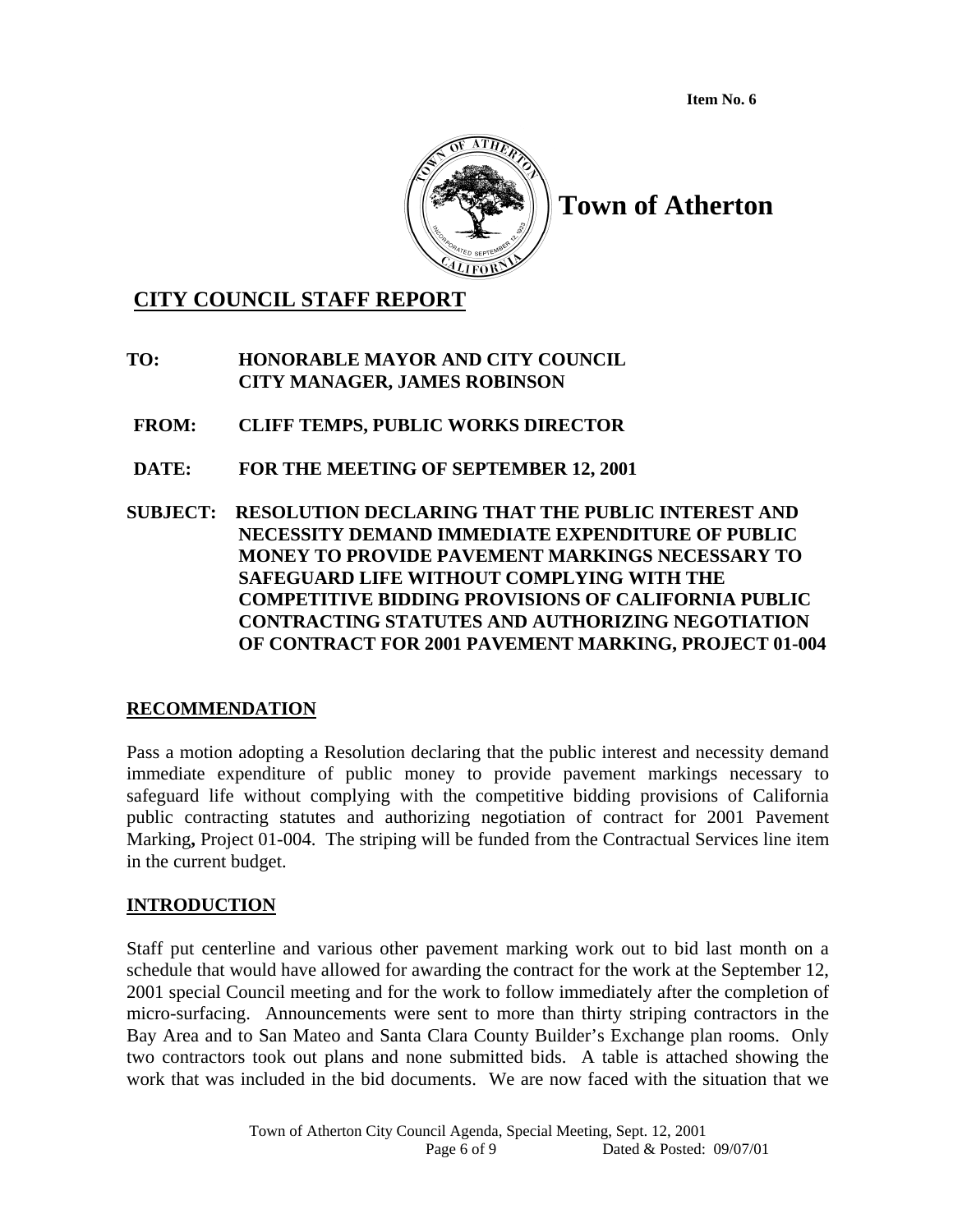must find another way to replace centerline and other markings that will be covered over by micro-surfacing and make sure it is done in time to avoid an extended period where these streets have no markings.

### **ANALYSIS**

Staff contacted the two contractors that took out plans, but did not submit bids, to find out why they didn't bid. Linear Options indicated that they were too busy to meet the Town's schedule, but they might be able to fit our work in later. This would require either delaying the micro-surfacing (which is also tightly scheduled at this time of year) to meet the striper's schedule or having the micro-surfacing contractor install temporary "floppy tab" markers. The other contractor, On-Line Striping, told us they were too small to be get involved with supplying the bonds required by the formal contracting process, but they would be able to do the work on our schedule if we could eliminate the bond. Both contractors were asked to submit informal bids, including whatever conditions they needed to make it possible for them to do the work. Linear Options submitted a quote of \$28,399.15 for the work, if done on their schedule, plus \$1,200.00 for removing floppy tabs. On-Line Striping quoted \$43,187.63 with a 10% discount if paid within 15 days of completion.

Staff also contacted the micro-surfacing contractor to determine their willingness and the cost of them to either coordinate the schedule of their work with the availability of the first contractor or install floppy tab markers. They indicated that they strongly discourage placing floppy tabs, because they have found them to get picked up by tires and moved all over the pavement. As an alternative, they volunteered that they have successfully cooperated and coordinated their work with Linear Options in the past and would be willing to do so on this project. They also offered to confer with a striping contractor they work with on a routine basis to see if they could give us a better price than Linear Options and schedule them to do the work in conjunction with the micro-surfacing. That price will not be available until the day before the September 12 Council meeting.

With no response to the Town's call for "formal" bids and insufficient time to readvertize in time to schedule striping to immediately follow micro-sealing, we have a potential for creating a safety problem: going for an extended period of time with needed centerline markings missing. The Public Contract Code provides for dealing with this kind of situation by the passage of a resolution, by four-fifths vote, declaring an emergency and setting aside standard bidding practice. The City Attorney has been consulted and concurs that this situation warrants such an action. The price quote from the micro-surfacing contractor will be the determining factor in deciding whether to add permanent pavement marking to his contract or to award it to Linear Options, to be coordinated with micro-surfacing.

### **FISCAL IMPACT**

Funds to cover this amount of pavement marking are included in the street operating budget.

# **CONCLUSION:**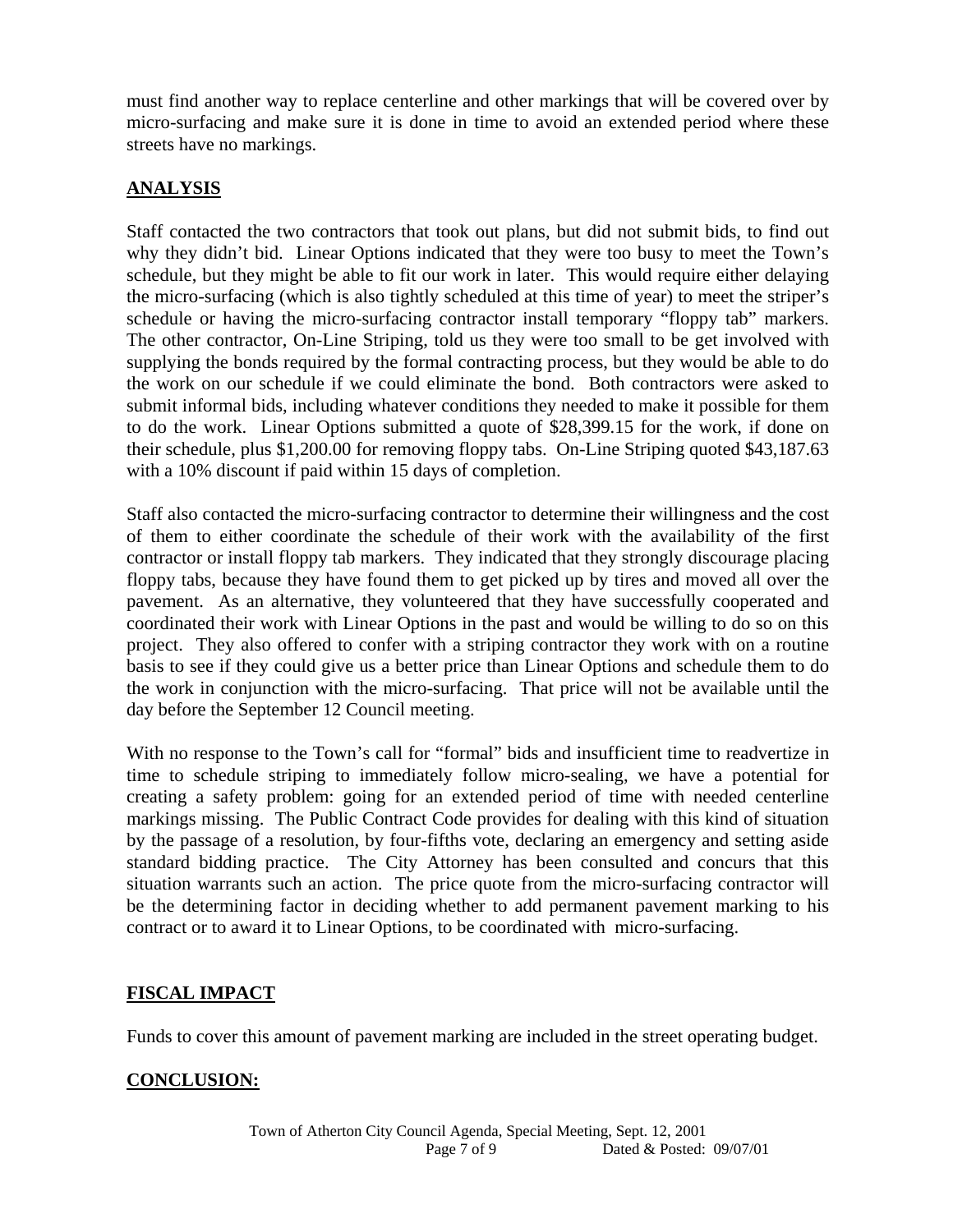Provision must be made for coordinating pavement marking work with micro-surfacing, and authorizing staff to proceed on emergency, informal contract basis, is the most reasonable way to accomplish this end.

Respectfully submitted: Reviewed/Approved:

*/s/Cliff Temps /s/James Robinson*  Public Works Director City Manager

Attachments: Resolution Street Detail